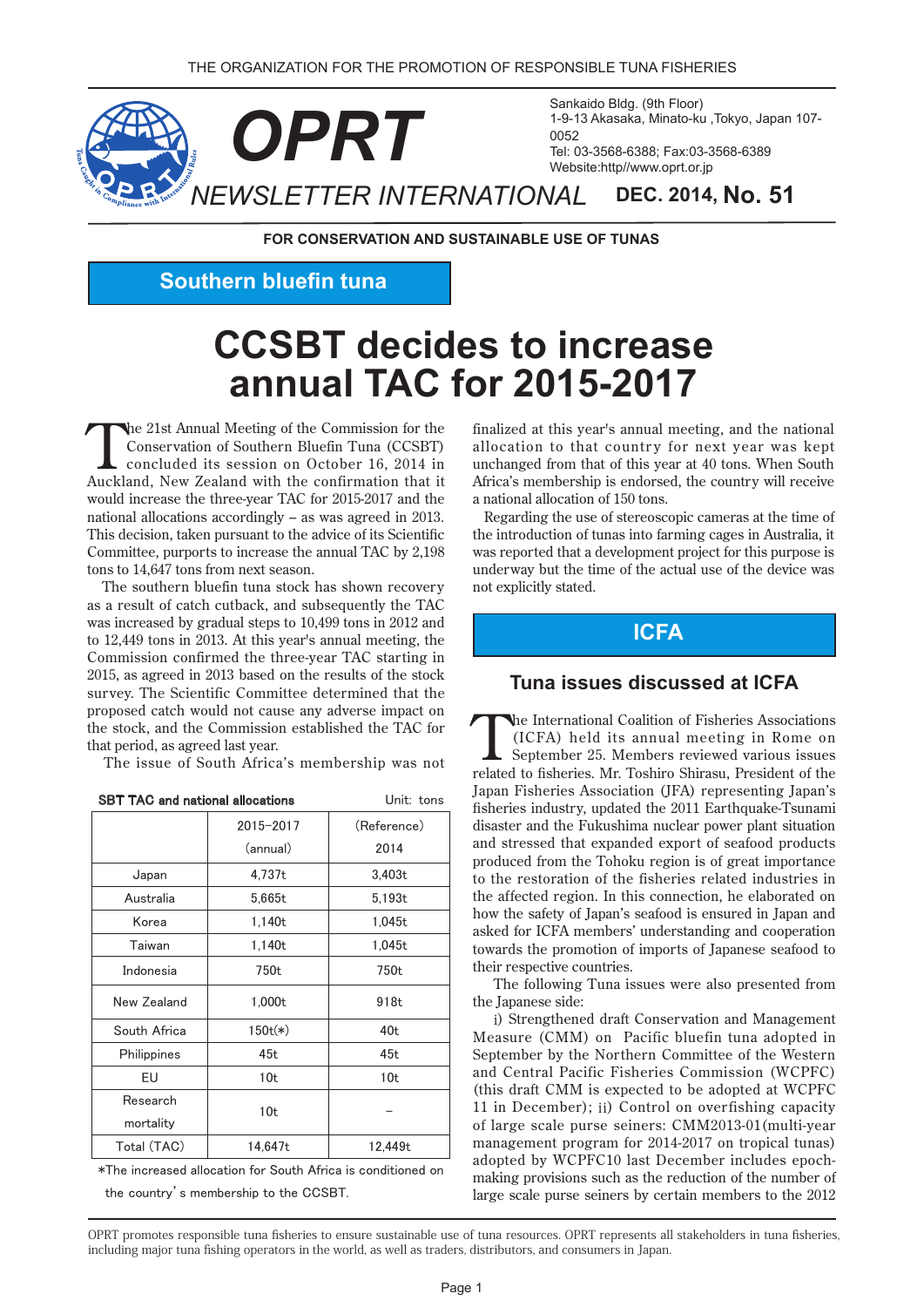year-end level. The Commission shall develop a scheme for the reduction of overcapacity, etc. in order to attain the objectives of this CMM. All members concerned shall cooperate in fully implementing this CMM; iii) Rejecting the entry of products from IUU fishing activities into major markets is obviously effective in tackling IUU fishing. In this regard, lists of legitimate fishing vessels maintained by RFMOs and documentation systems (in which documents containing information on harvest are issued by the relevant authorities of exporting countries and forwarded to the relevant authorities of importing countries) are of paramount importance;  $iv$  Introduction of IMO vessel number to be used as Unique Vessel Identifier (UVI) in tuna related RFMOs as an additional means for tackling IUU fishing; and  $v$ ) As for sharks, inappropriate and excessive control measures should not be taken under the name of protection of sharks. Ensuring adequate management of shark stocks and full utilization are important.

(ICFA is a coalition of the national fish and seafood industry trade associations from the world's major fishing makers a unified voice on global fish and seafood issues. nations. The group was formed in 1988 to provide decision-ICFA members advocate policies for the long-term sustainable use of living marine resources for the benefit of global food security and prosperity. ICFA members are deeply committed to science-based and fully participatory fishery conservation and management processes.)

# **IATTC**

## **IATTC sets 2015 bluefin tuna TAC at 3,300 tons, with Mexico agreeing to slash its bluefin catch by 40%**

The (resumed) 87th Meeting of the Inter-American<br>Tropical Tuna Commission (IATTC) was held on<br>October 27-30 in La Jolla in the United States to<br>States the Besifie bluefin tune At the Tropical Tuna Commission (IATTC) was held on discuss the recovery of the Pacific bluefin tuna. At the meeting, member countries agreed, inter alia, to set in principle an annual maximum commercial catch for 2015 and  $2016$  each at  $3.300$  tons--which was a  $40\%$  cut from 2014. This decision was taken with the aim to manage the Pacific bluefin tuna stock in a way that the combined catch for the two-year period may not exceed 6,600 tons.

The IATTC also agreed that member countries should make efforts to reduce the catch rate of small-size tunas weighing less than 30 kilograms to 50% of all catches.

Regarding sport fishing for which there has been no regulation under the current management scheme, the Commission decided that it would apply equal reduction measures as those for commercial catch in 2015.

The overall TAC for the Eastern Pacific bluefin tuna in  $2014$  was set at 5,500 tons, of which a special quota of 500 tons is allocated to the United States, a country traditionally fishing this species. Mexico catches the bulk of the remaining 5,000 tons.

The annual upper limit of 3,300 tons, which was agreed at the IATTC meeting for 2015 and 2016, corresponds to a 40% reduction from the current TAC.

The spawning biomass of the Pacific bluefin tuna is

now at a historical low level. The member countries of the Western and Central Pacific Fisheries Commission (WCPFC), which manages tuna stocks in the Western Pacific, have agreed to reduce from next year the catch of small-size tuna weighing less than 30 kilograms to half of the average catch in 2002-2004.

Japan does not catch bluefin tuna in the Eastern Pacific, but the bulk of tunas caught by Mexico are exported to .Japan

# **Pacific bluefin migration**

## **Migration patterns of age-0 Pacific vidual tracks using archival tags off bluefin tuna obtained from the indi-Kochi Prefecture, Japan.**

ducted by the International Scientific Committee for esults of the most recent stock assessment con-Tuna and Tuna-like Species (ISC) indicate that the current (2012) Pacific bluefin tuna biomass level is near historically low levels. Therefore, it is of urgent necessity to introduce appropriate management measures that will ensure the sustainable utilization of this stock.

In this connection, since Pacific bluefin are utilized by a variety of fisheries from the earliest stage of their life, it is desirable to implement management measures taking into account the recruitment level for Pacific bluefin tuna by year including the level for those born in the current year. Each year such recruitment level (the total number of recruited juveniles) should be determined at the earliest stage possible.

In order to precisely estimate the number of recruited tions such as when, where, under which environmental juveniles, it is necessary to understand migration condiconditions and how long they stay. As a means to directly veys utilizing electronic tags may be considered. In such investigate the migration of fish in the sea, tagging sursurveys, by attaching an electronic tag to the fish, data on temperature and depth of the sea where the fish occurred are obtained, and geographic positions and the course of migration may be estimated through illumination data. The fish to be selected for our survey are age-0 Pacific bluefin of approximately 20 cm in length and 2- or 3-month-old (hereinafter "juvenile bluefin") and since they are fragile as well as small, electronic tags have seldom been applied. gies so as to apply this methodology to such small fish and We attempted to innovate on electronic tagging technolotronic tag in good condition for the very first time in the we succeeded in releasing small fish attached with an elecworld (Ref. Report on the OPRT News Letter in Japanese No. 57). In the following, the information is summarized on the migration pattern of the juvenile Pacific bluefin obtained from the results of our surveys.

Pacific bluefin mainly spawn in the waters off the Nansei Islands (near Ryukyu Islands) in spring. In addition, spawning is also occurring in the Sea of Japan on a smaller scale. Larvae are transported by the Kuroshio Current and those that have escaped starvation and predation can reach the coastal waters off Kochi or Nagasaki, where they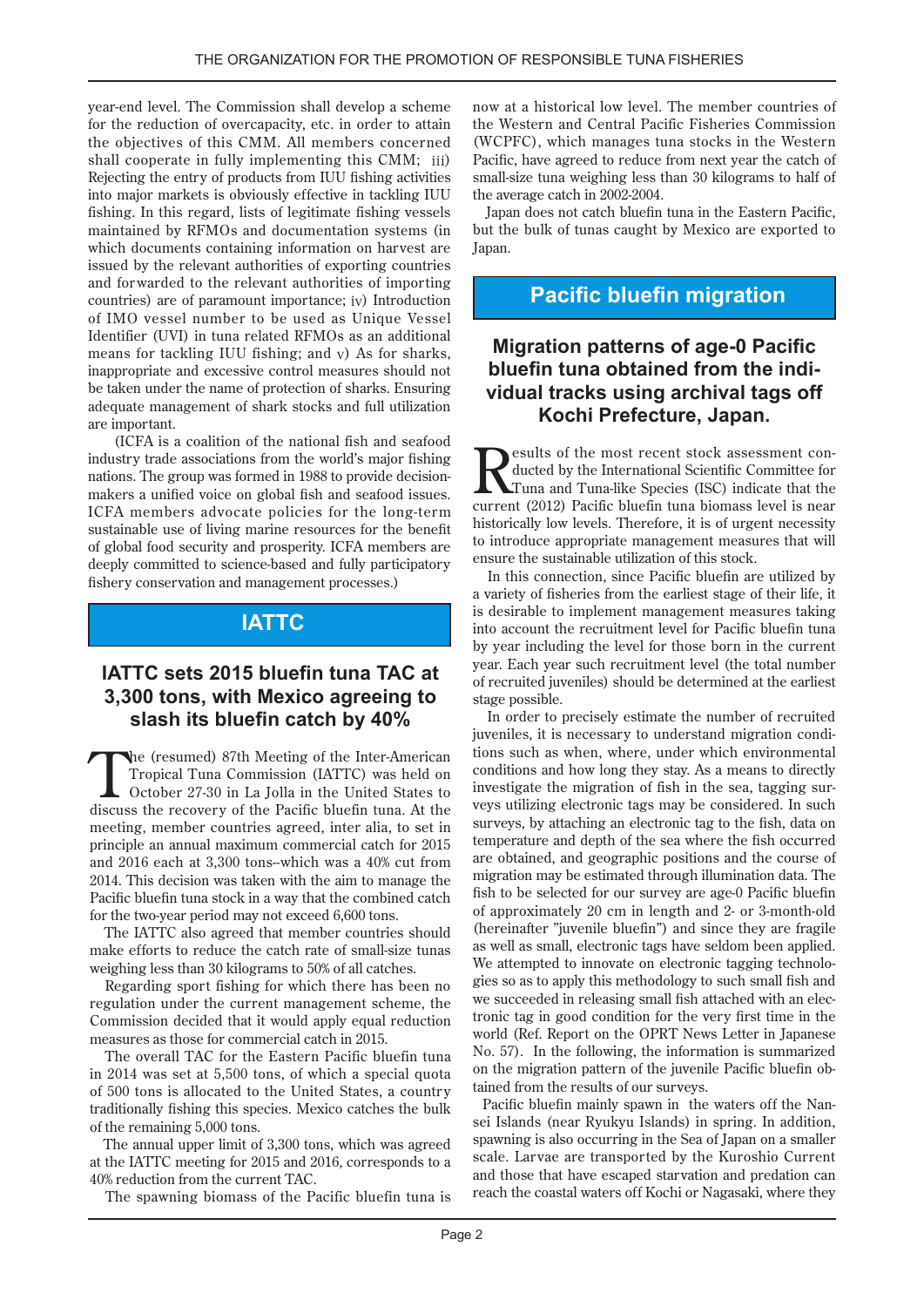

#### Route of migration for the individual juvenile bluefin which had been released in August, 2012 in waters off Kochi prefecture and was recaptured in December, 2012 in the Kii Channel area.

stay and utilize as growing areas during summer. By using juvenile bluefin that have reached such growing areas, we investigated their subsequent movement including where they stay, how they migrate, etc. In August, 2012, for each of the juveniles bluefin caught by trolling in waters off Kochi and found in good condition for the tagging, an electronic tag (archival tag -- weight in air: 2.3g, diameter: 7.8mm and length: 26mm) was placed in its abdominal cav-<br>ity.

Before their release they were kept in cage in the sea to observe their condition for 3 to 6 days. A total of 137 individuals were released with electronic tags from 2012 to 2013. Out of them, 20 individuals were recaptured (recapture is 15%).

We retrieved the electronic tag data obtained from the tion for each individual by estimating daily geographical juvenile bluefin recaptured and plotted the route of migrapositions for the period from release to recapture (Ref. Figure). The individual for which the figure illustrated its ture. It stayed in the Tosa Bay during summer and from movement had the longest period from release to recapautumn to winter migrated eastward to the Kii Channel. This individual showed a seasonal movement from west to east

ited to coastal areas and so far no offshore migrations have Furthermore, the core area of their distribution is limdicated that juvenile bluefin are distributed in the range of been recorded for any of the juveniles recaptured. It is inwaters from the coast to the Kuroshio Current.

tioned above and were sent to the neighboring markets nile Pacific bluefin which were caught in the region men-Other surveys that dealt with stomach contents of juveindicate that main prey species of juvenile Pacific bluefin is Japanese anchovy (*Engraulis japonicus*). It is estimated tween the Tosa Bay and the Kii Channel while preying on that juvenile Pacific bluefin migrate in coastal waters be-Japanese anchovy.

# **ICCAT**

# **ICCAT** agrees to increase Eastern Atlantic bluefin tuna TAC by 10 thou-<br>sand tons in three years

CAT), held in Genoa, Italy, November 10-17, agreed mission for the Conservation of Atlantic Tunas (IC-The 19th Special Meeting of the International Comto increase the TAC of the Eastern Atlantic bluefin tuna-a stock showing remarkable recovery--by about 10,000 tons over the three-year period from next year-to 2017. The mission's stringent stock management, which resulted in a substantial TAC increase was realized thanks to the Comrapid increase of the stock.

The TAC for 2015 will be set at  $16,142$  tons, up 20% from the current level, with that for  $2016$  to be set at  $19,296$  tons and that for 2017 at 23,155 tons. However, the TAC for each year can be subject to review in accordance with the Scientific Committee's recommendations.

In consideration of the proportion of national allocations, some amounts of quota were set aside for Algeria and Turkey, taking their special situations into consideration. Then, the overall TAC, minus these quotas, is allocated rent allocation rates, based on their past record of performance. among the member countries and territories at the current allocation rates, based on their past record of perforamong the member countries and territories at the cur-

The annual TAC for Western Atlantic bluefin tuna will also be increased from the current  $1,750$  tons to  $2,000$  tons each for 2015 and 2016.

In 2010, a proposal to include the Atlantic bluefin tuna in Appendix I was tabled at the Conference of the Parties of the Convention on International Trade in Endangered Species of Wild Fauna and Flora (CITES) on the ground posal was rejected, the ICCAT member countries took that the stock had been deteriorating. Although the prothis occasion to further strengthen its stock management, ing nation. There was once a period when the actual catch under the leadership of Japan, the world's largest consumof Atlantic bluefin tuna was estimated at 60,000 tons, but counts for 90% of the entire fishing ground-was curtailed in 2011 the TAC for the Eastern Atlantic--the area that acdown to  $12.900$  tons.

In the Eastern Atlantic, in particular, the catch, retention ited, and no-fishing periods ranging from six to 11 months and landing of bluefin tuna less than 30 kg were prohibreproduce cameras in all the farming cages and reporting were established. At the same time, the installment of steon the number and weight of the fish at the time of stocking were required.

As a result of the continuous stringent management measures, the stock recovered at a rapid pace. At the annual meeting last year, the recovery of the stock was recognized but an increase in the TAC was postponed. At a meeting of the Scientific Committee in October this year, a recommendation to allow an increase of TAC to  $23,000$ tons was suggested, giving the prospect for a substantial TAC increase.

The next annual meeting will be held in the Republic of Malta in November 2015.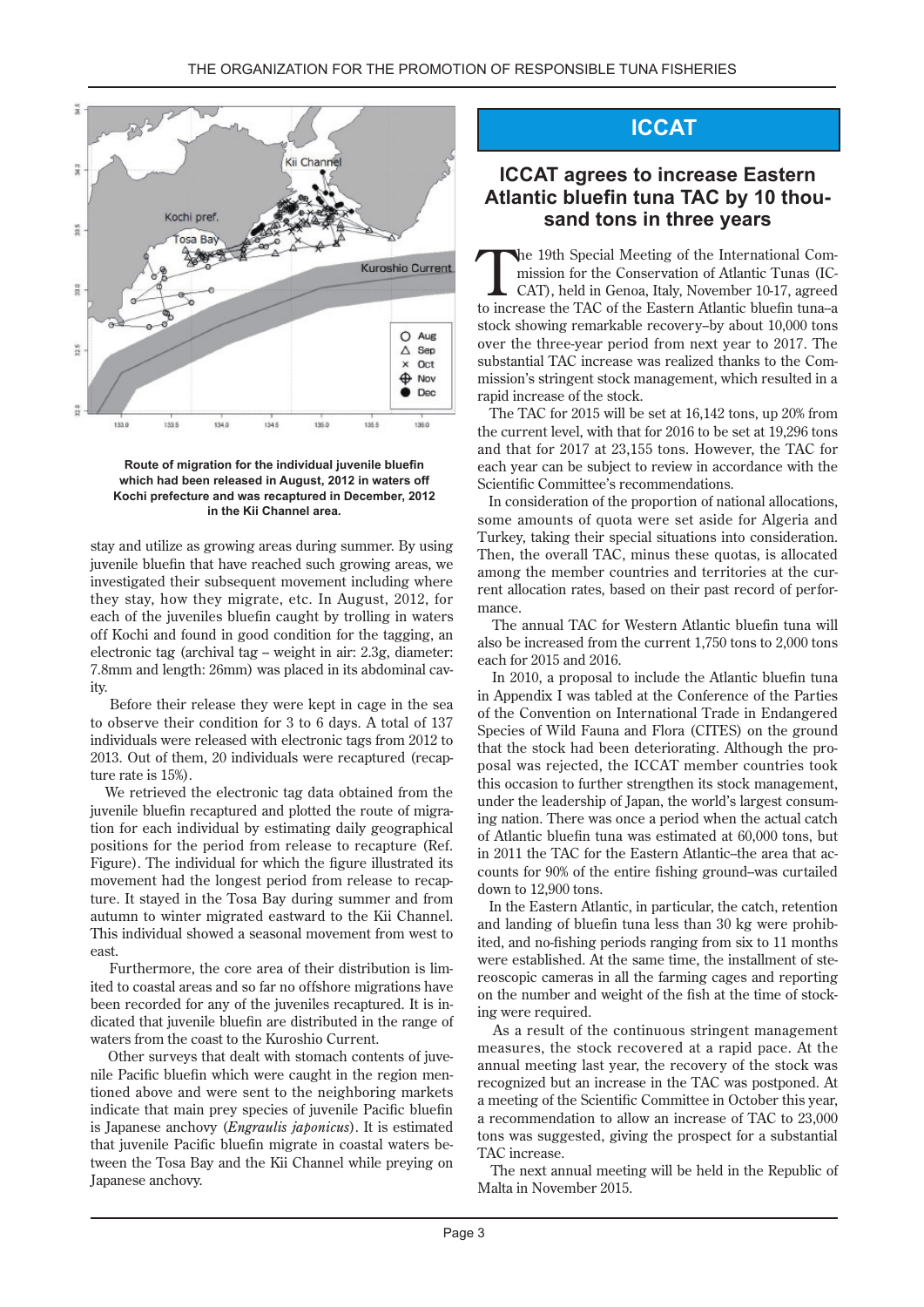# **WCPFC**

# **WCPFC** fails to strike agreement on -tropical tuna management at its an<br>nual meeting

The 11th annual meeting of the Western and Central Pacific Fisheries Commission (WCPFC11) was held vation and management measures for Pacific bluefin tuna in Apia, Samoa, December 1-5, in which the conser-FC's Northern Committee in September this year-were for  $2015$  and thereafter-agreed at a meeting of the WCPadopted. On the other hand, no agreements were reached on the issues that lead to the effective implementation of agement program (for  $2014-17$ ) for tropical tunas adopted prescribed provisions incorporated in the multi-year manby the Commission last year (CMM 2013-01).

#### Catch of bluefin tuna weighing less than 30 kg to be **halved**

Regarding the conservation and management measures for the Pacific bluefin tuna, the WCPFC adopted the following:

ing biomass (approx,  $26,000$  tons), which now stands near  $(1)$  to aim for the immediate future to recover the spawnits historic low level, to the historic median value (approx.  $43,000$  tons) during the decade from 2015;

 $(2)$  to reduce the catch volume of juvenile fish weighing less than 30 kg by 50% from the average level of 2002-2004 (i.e. from  $9,450$  tons to  $4,725$  tons for the entire Western and Central Pacific Ocean (WCPO). The catch volume for Japan will be reduced from  $8,015$  tons to  $4,007$  tons);

 $\alpha$  is to implement every possible measure not to increase the catch volume of large-size fish of 30kg or over from the  $2002-2004$  annual average (i.e.  $6,591$  tons for the entire WCPO, and 4,882 tons for Japan);

tation of the conservation and management measures  $(4)$  members shall cooperate toward effective implemenadopted at this meeting, including reduction of the catch of juvenile fish; and

(5) the Northern Committee shall develop at its 2015 and 2016 annual meetings the long-term stock management policy after the recovery of the stock.

#### **Current conservation and management measures for bigeve, vellowfin and skipjack for purse seine fishing** will be continued

sures for purse seine fishing vessels in the tropical area As a result, the 2014 conservation and management mea-(i.e., a 4-month ban on setting Fish Aggregating Devices (FADs) or a 3-month ban on FAD sets and restrictions on the corresponding number of FAD operations) will be continued into 2015. In the current multi-year management measures (2014-2017), which were adopted last year, it was decided to add from 2015 the one-month ban on FAD sets or restrictions on the corresponding number of FAD sets, tional limits. These strengthened measures will take effect and all settings on FADs for all members are subject to naate burden issues are agreed at WCPFC11. However, the when the arrangements that cope with the disproportionCommission failed to attain such arrangements. On the other hand, as for the current management measures for longline fishing, it has been decided that the catch limits for bigeye will be reduced for the major  $5$  members by  $40\%$ from the 2001-2004 annual average by gradual steps starting in 2015.

Reinforcement of the regulations on FAD operations by purse seine fishing vessels in the multi-year-management sion to delay the reinforcement this year, the situation of measures had been planned to start in 2015. By the deci-2013 where the bigeye catch by purse seiners surpassed that by longliners is to continue.

The provision related to capacity control for purse seine fishing vessels that "CCMs other than SIDS shall jointly develop a scheme to jointly reduce the capacity of large scale purse seine vessels  $(20^{\circ}N-20^{\circ}S)$  to the level of 31 ized. Furthermore, the measures included the provision December 2012 and submit it to WCPFC11 was not realthat the Commission shall develop a scheme for reduction of overfishing capacity, etc. For this goal, some members presented a concrete proposal, but no conclusion was attained.

tific Committee in August this year (the first assessment In the bigeye stock assessment carried out by the Scienin three years), the Committee noted for the first time that tinued overfishing. The Committee recommended a  $36\%$ the stock is "overfished," in addition to the issue of conreduction in fishing mortality from the  $2008-2011$  annual .average

In these circumstances, it had been deemed necessary to tiveness of this Commission at this year's annual meeting nual meeting. Considering these developments, the effecadopt and implement reinforced measures at this year's anis considered questionable.

The next annual meeting of the WCPFC will be held in Bali. Indonesia. in December 2015.

# **EDITORIAL**

### **The WCPFC should have addressed tropical tuna stock management in a serious and responsible manner at** WCPFC<sub>11</sub>

FC11) was closed on December 5, 2014 in Apia, This year's Regular Session of the WCPFC (WCP-Samoa with no progress that would enable the ment Measures (CCM) 2013-01-a multi-year management effective implementation of Conservation and Manageprogram for tropical tuna stocks including bigeye in the western and central Pacific Ocean (WCPO) adopted at tee (SC) in its report of the meeting held in August (SC10) WCPFC10-. Prior to the WCPFC, the Scientific Commitindicated warning results from the stock assessment for bigeye: in addition to its long-standing observations of "overfishing is occurring", the SC concluded for the first time that the stock has been categorized as "overfished"; the spawning biomass (SSB) breached the biomass limit reference point (LRP:20% of  $SSB_{F=0}$ ) in 2012; and rebuild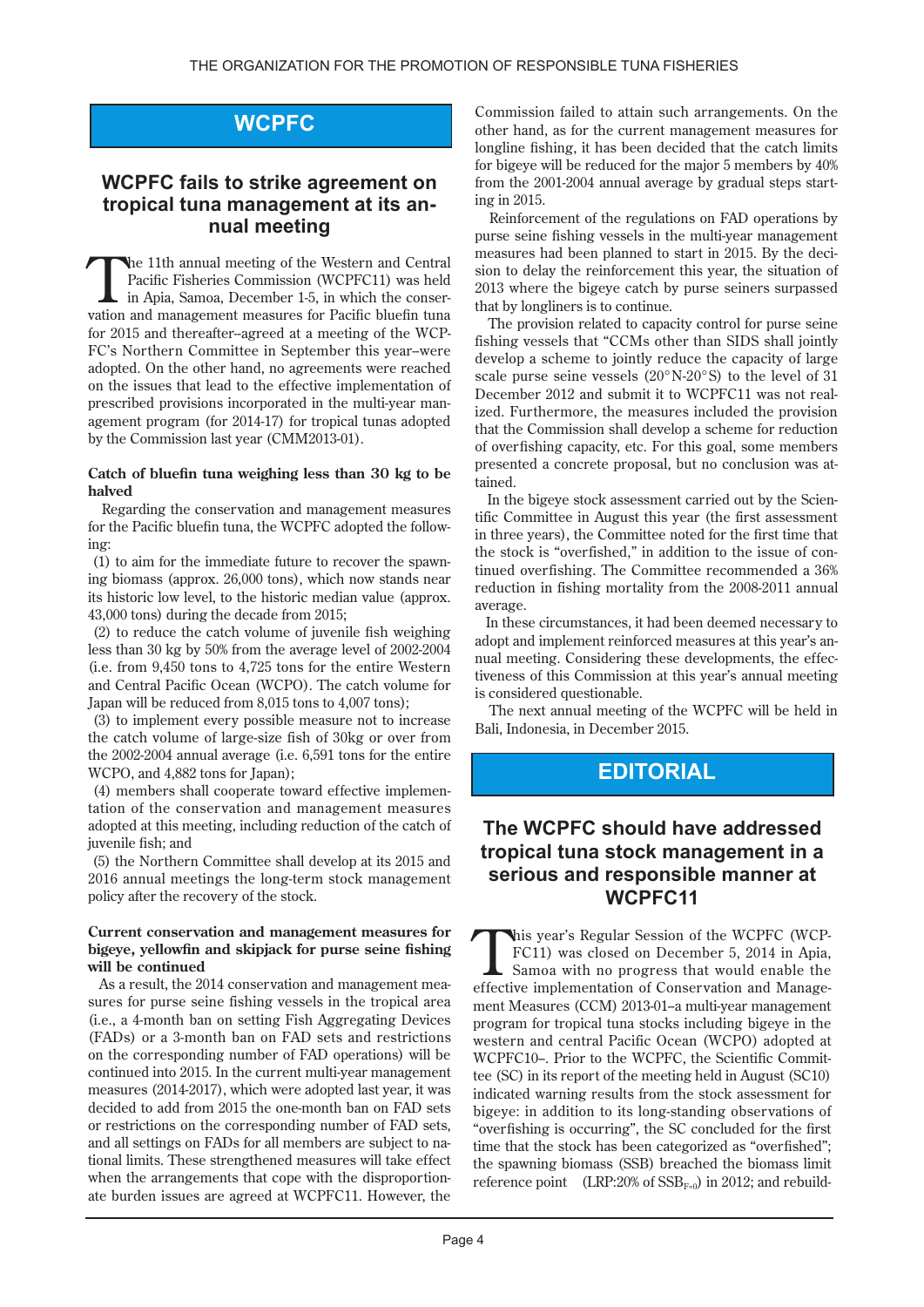ing the SSB to be above the biomass LRP will require a reduction in fishing mortality. The SC made the following ing mortality from the average level for 2008-2011 would management recommendations: i) a 36% reduction in fishbe expected to return the fishing mortality rate to  $F_{MSV}$ ; ii) future status quo projections (assuming 2012 conditions) tions of recruitment levels, it was virtually certain that the indicated that regardless of the difference in the assumpstock would remain subject to overfishing; iii) the catch of yellowfin should not be increased from 2012 levels which exceeded MSY; and iv) the Commission take actions to avoid further increases in fishing mortality and keep the skipjack stock around the current levels, etc.

cludes a number of fundamental provisions that enable the In addition, we must remember that CMM 2013-01 inimplementation of this CMM to become effective, each of those requiring an endeavor to develop a draft scheme or bers, and adoption thereof at WCPFC11 unless described arrangements, and reach agreements among the memsion shall at WCPFC11 adopt arrangements coping with otherwise. Such provisions are as follows: i) The Commisened FAD closures with national FAD set limits for purse the disproportionate burden issue. Expanded and strengthseiners in 2015 and thereafter shall only take effect when these arrangements are agreed (paragraph 15.); ii) CCMs other than SIDS, shall jointly develop a scheme to jointly reduce the capacity of large scale purse seine vessels (LSPSVs) to the level of 31 December 2012 and submit it to WCPFC11 (para.54); iii) The Commission shall develop a scheme for the reduction of overcapacity with certain conditions and transfer of capacity (para.53); and iv) At WCPFC11, with respect to yellowfin the Commission will formulate and adopt appropriate limits for the Commission members, Cooperating Non-Members and participating Territories (CCMs), based on recommendations from the SC 10 (paras  $.28 & 43$ ).

No single resolution was attained for any of these critical provisions at WCPFC11, although some constructive pro-<br>posals had been prepared and submitted by certain CCMs for the deliberations by the Commission at WCPFC11.

Ironically, the reductions in catch quotas for longline fisheries of the major 5 CCMs will be implemented as originally described in the paragraph 40 of CMM 2013-01. The imbalance of the burden between longline and purse seine fisheries brought about by the consequences from WCPFC11 may have to be rectified and/or compensated for in future years.

The  $2013$  purse seine catch estimate for bigeye  $(82.151t)$ sional longline bigeye catch  $(62,641t)$  for the first time. No was clearly the highest on record and exceeded the proviprogress at the WCPFC11 for the conservation and man-<br>agement of the bigeye stock in the WCPO will allow for such continued high fishing mortality by the purse seine fishery and ignore the assessments and recommendations from SC10 where new assessments for bigeye, yellowfin and skipjack stocks in the WCPO were conducted. Such recommendations shall provide the basis for the Commission's decision-making for CMMs.

CMM 2013-01 stipulates that the objective of this CMM is to ensure that "the fishing mortality rate for bigeye tuna will be reduced to a level no greater than  $F_{MSY}$ , i.e.,  $F/$  $F_{\text{MSY}} \leq 1$ . This objective shall be achieved through a step by step approach through 2017 in accordance with this Measure"(para.3.).

In this connection, according to the report of SC10, the rate of  $F/F_{MSY}$  for bigeye has increased from 1.46 (Base case 2011) to  $1.57$  (Base case 2014). This trend is the other way around compared to what the CMM intends and more strict measures will be required if the Commission respects the timeframe (achievement of  $F/F_{MSY} \leq 1$  by 2017) because CMM2013-01 was developed based on the SC's stock assessment for bigeye conducted in 2011.

On top of that, since the Commission was not able to make progress in the effective implementation of  $CMM2013-01$  at this year's  $(2014)$  meeting, as a matter of course much more strict measures become necessary in later years.

# **Topics**

## **IOTC Executive Secretary visits OPRT**

**M** I. Rondolph Payet, Executive Secretary of the Indian Ocean Tuna Commission (IOTC), visited the OPRT office on October 22, 2014. The ited the OPRT office on October 22, 2014. The Indian Ocean Tuna Commission (IOTC), vis main purpose of his visit to Japan this time was to attend the 10th meeting of "the Working Party on Ecosystems and Bycatch" held in Yokohama during the last week of .October

operation with the IOTC and asked OPRT to further Mr. Payet expressed his appreciation for OPRT's cotered to OPRT comply with IOTC management measures encourage its members to ensure all the vessels regisrelated to, in particular, the transhipment at sea. He also ing services to developing IOTC member coastal states mentioned that the IOTC Secretariat has provided trainfor implementation of the Port State Measures adopted by the IOTC a few years ago and those states would soon commence the implementation of those measures.

Mr. Nagahata, Managing Director of OPRT, welcomed Mr. Payet and expressed willingness to continue OPRT's cooperation with the IOTC, as necessary. Nagahata requested Mr. Payet's endeavor to maintain the bigeye stock in the Indian Ocean at a healthy condition and level and, in any case, to avoid such deterioration of that stock as occurring in the neighboring Ocean, i.e. the Western and Central Pacific Ocean, chiefly due to the increased catch of juvenile bigeye by fish aggregating device (FADs) sets by purse seine vessels.

## **The situation of overfishing of bigeye tuna reported at OPRT seminar; to-date international tuna scientific Participants are briefed on the upbodies' assessments and advices for tuna stock management**

n October 30, OPRT held its second seminar in<br>fiscal 2014, under the theme "Basic Scientific<br>Knowledge of International Tuna Conferences fiscal 2014, under the theme "Basic Scientific Knowledge of International Tuna Conferences